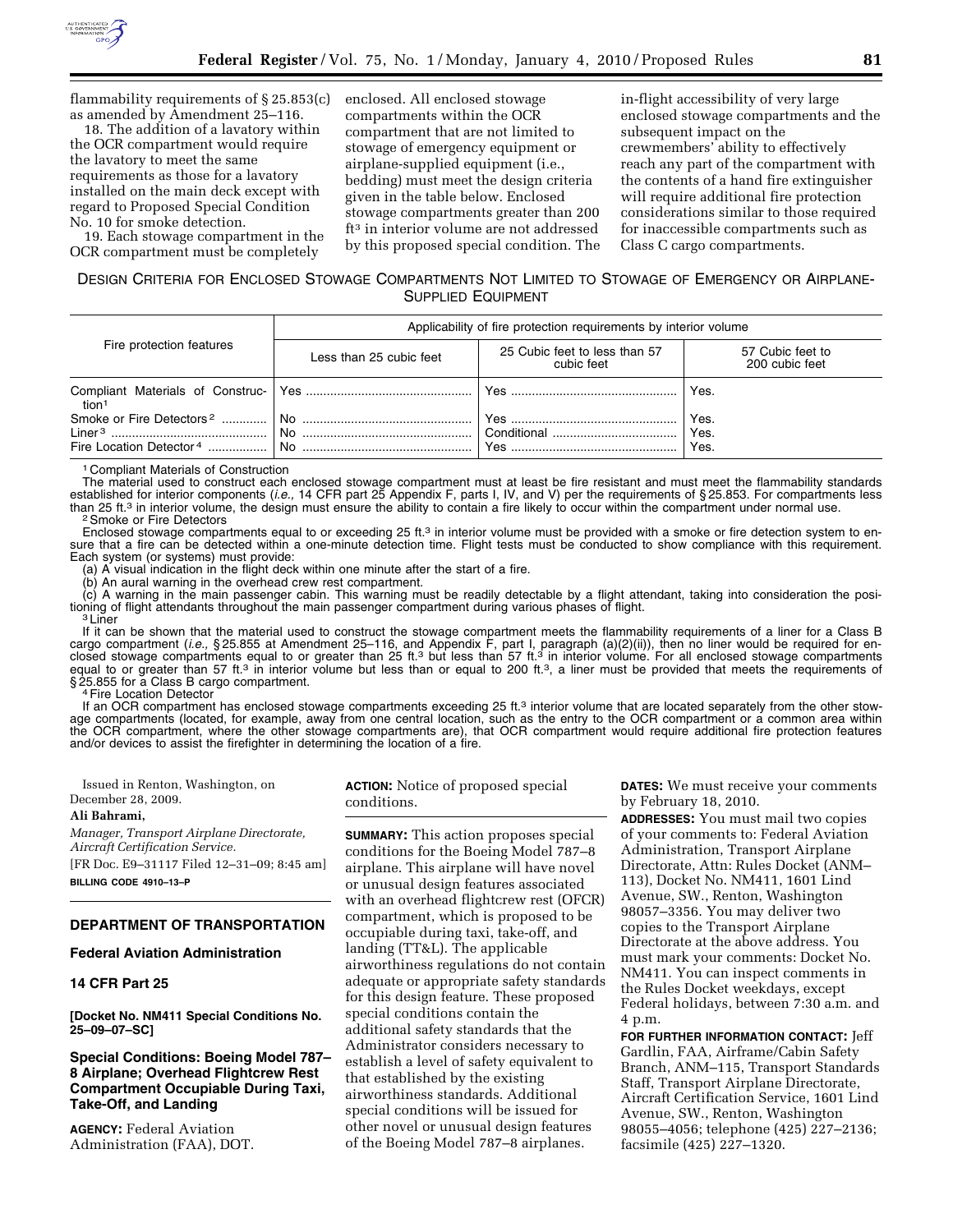# **SUPPLEMENTARY INFORMATION:**

### **Comments Invited**

We invite interested people to take part in this rulemaking by sending written comments, data, or views. The most helpful comments reference a specific portion of the special conditions, explain the reason for any recommended change, and include supporting data. We ask that you send us two copies of written comments.

We will file in the docket all comments we receive, as well as a report summarizing each substantive public contact with FAA personnel concerning these special conditions. You can inspect the docket before and after the comment closing date. If you wish to review the docket in person, go to the address in the **ADDRESSES** section of this preamble between 7:30 a.m. and 4 p.m., Monday through Friday, except Federal holidays.

We will consider all comments we receive on or before the closing date for comments. We will consider comments filed late if it is possible to do so without incurring expense or delay. We may change these special conditions based on the comments we receive.

If you want us to acknowledge receipt of your comments on this proposal, include with your comments a selfaddressed, stamped postcard on which you have written the docket number. We will stamp the date on the postcard and mail it back to you.

## **Background**

On March 28, 2003, The Boeing Commercial Airplane Group (hereafter referred to as ''Boeing'') applied for an FAA type certificate for its new Boeing Model 787–8 passenger airplane. The company applied for an extension of time for the type certificate on March 9, 2009, and was granted that extension on March 13, 2009. The Boeing Model 787– 8 airplane will be an all-new, twoengine jet transport airplane with a twoaisle cabin. The maximum takeoff weight will be 476,000 pounds, with a maximum passenger count of 381 passengers.

## **Type Certification Basis**

Under provisions of Title 14 Code of Federal Regulations (14 CFR) 21.17, Boeing must show that the Boeing Model 787–8 airplane (hereafter referred to as ''the 787'') meets the applicable provisions of 14 CFR part 25, as amended by Amendments 25–1 through 25–117, 25–120, 25–124, 25–125 and 25–128, except that § 25.1309 remains at Amendment 25–117 for cargo fire protection systems. If the Administrator finds that the applicable airworthiness

regulations (i.e., 14 CFR part 25) do not contain adequate or appropriate safety standards for the 787 because of a novel or unusual design feature, special conditions are prescribed under the provisions of § 21.16.

In addition to complying with the applicable airworthiness regulations and special conditions, the 787 must comply with the fuel vent and exhaust emission requirements of 14 CFR part 34 and the noise certification requirements of 14 CFR part 36. The FAA must also issue a finding of regulatory adequacy pursuant to section 611 of Public Law 92–574, the ''Noise Control Act of 1972.''

The FAA issues special conditions, as defined in 14 CFR 11.19, in accordance with § 11.38, and they become part of the type certification basis under § 21.17(a)(2).

Special conditions are initially applicable to the model for which they are issued. Should the type certificate for that model be amended later to include any other model that incorporates the same novel or unusual design features, the special conditions would also apply to the other model under provisions of § 21.101.

### **Novel or Unusual Design Features**

Crew rest compartments have been installed and certificated on several Boeing airplane models in locations as varied as the main passenger seating area, the overhead space above the main passenger cabin seating area, and below the passenger cabin seating area within the cargo compartment. In each case, the Administrator has determined that the applicable regulations (*i.e.,* 14 CFR part 25) did not provide all of the necessary requirements because each installation had unique features by virtue of its design, location, and use on the airplane. When the Administrator finds that the applicable airworthiness regulations do not contain adequate or appropriate safety standards because of a novel or unusual design feature, special conditions are prescribed under the provisions of § 21.16. The proposed special conditions contain safety standards that the Administrator considers necessary to establish a level of safety equivalent to that established by the existing airworthiness standards.

Most recently, for the Boeing Model 777 series airplanes, the FAA has issued Special Conditions No. 25–230–SC, dated April 9, 2003, for overhead crew rest compartments allowed to be occupied during flight, and Special Conditions No. 25–260–SC, dated April 14, 2004, for overhead flightcrew rest (OFCR) compartments allowed to be

occupied during TT&L, as well as during flight.

For the 787, an OFCR compartment is located in the overhead space above the main passenger cabin seating area immediately aft of the first pair of main deck emergency exits (Door 1). This compartment includes two private berths and up to two seats. Occupancy of the compartment will be limited to a maximum of four trained crewmembers during flight and two trained flight crewmembers, one in each seat, during TT&L. The compartment will be accessed from the main deck by stairs through a vestibule. In addition, a secondary evacuation route, which opens directly into the main passenger seating area, will be available as an alternate for evacuating occupants of the compartment. A smoke detection system and an oxygen system will be provided in the compartment. Other optional features, such as a sink with cold drink stowage or a lavatory, may be provided as well.

This OFCR compartment is unique to part 25 because of its design, location, and use on the airplane. It is also unique because it is in the overhead area of the passenger compartment and is proposed to be occupied by trained flightcrew during TT&L.

Because of the novel or unusual features associated with installation of this OFCR compartment, special conditions are considered necessary to provide a level of safety equal to that established by the airworthiness regulations. These proposed special conditions do not negate the need to address other applicable part 25 regulations.

### **Consideration of a Requirement for an External Exit**

For Boeing Model 777 Special Conditions No. 25–260–SC, the FAA considered whether or not a special condition should require that the OFCR compartment have an external exit leading directly outside the airplane. The Air Line Pilots Association, International (ALPA), and International Federation of Air Line Pilots (IFALPA) reviewed the design of the 777 OFCR compartment and informed the FAA that in their opinion an external exit was not needed because two independent, internal evacuation routes were provided. That input, and the fact that flight crewmembers would be the only occupants of the compartment during TT&L, supported the FAA in determining that a special condition requiring an external exit was not required. The FAA considers that the following, in addition to Special Conditions No. 25–260–SC, provide a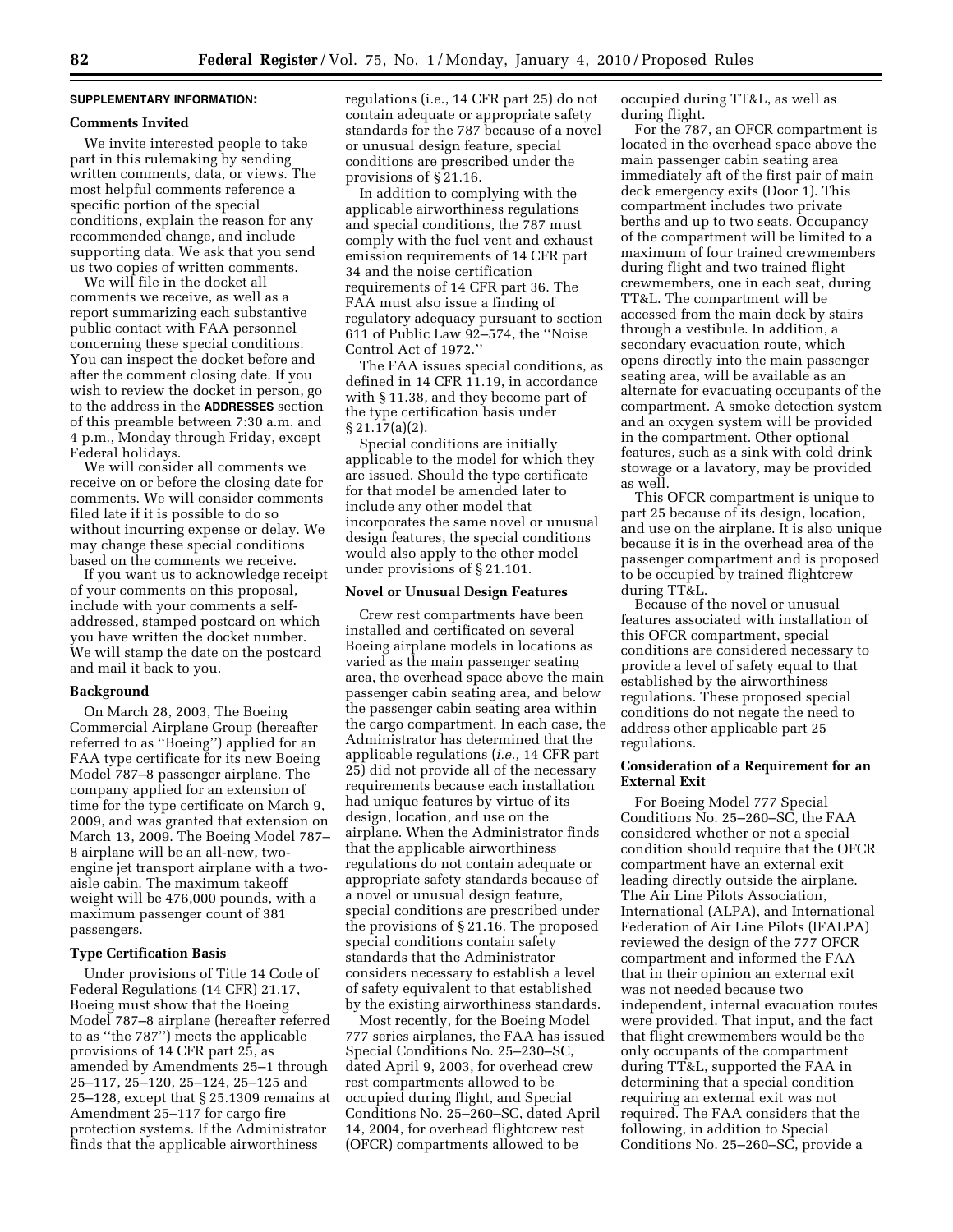level of safety equivalent to that established by part 25 for main deck occupants:

1. The distances along the evacuation routes from the seats in the OFCR compartment to the Door 1 exits on the main deck are significantly shorter than the maximum distance a seated passenger on the main deck would need to travel to reach an exit.

2. Occupancy during TT&L will be limited to two flight crewmembers trained in the evacuation, fire fighting, and depressurization procedures of the OFCR compartment. An airplane flight manual limitation must be established to restrict occupancy to only persons the pilot in command has determined are able to use both evacuation routes rapidly. The ability of such persons to fit through the escape hatch must be considered in this determination.

For the reasons noted above, the FAA does not believe that this proposed special condition should require that the 787 OFCR compartment have an external exit.

### **Operational Evaluations and Approval**

These proposed special conditions outline requirements for OFCR compartment design approvals administered by the FAA's Aircraft Certification Service. Prior to operational use of an OFCR compartment, the FAA's Flight Standards Service must evaluate and approve the ''basic suitability'' of the compartment for crew occupation. Additionally, if an operator wishes to use an OFCR compartment as ''sleeping quarters,'' the compartment must undergo an additional evaluation and approval (reference 14 CFR 121.485(a), 121.523(b), and 135.269(b)(5)). Compliance with these proposed special conditions does not ensure that the applicant has demonstrated compliance with the requirements of parts 121 or 135.

To obtain an operational evaluation, the type certificate holder must contact the appropriate aircraft evaluation group (AEG) in the Flight Standards Service and request a ''basic suitability'' evaluation or a ''sleeping quarters'' evaluation of its OFCR compartment. The results of these evaluations should be documented in a 787 flight standardization board (FSB) report appendix. Individual operators may reference these standardized evaluations in discussions with their FAA principal operating inspector (POI) as the basis for an operational approval, in lieu of an on-site operational evaluation.

Any changes to the approved OFCR compartment configuration that affect crewmember emergency egress or any

other procedures affecting safety of the occupying crewmembers or related emergency training will require reevaluation and approval. The applicant for an OFCR compartment design change that affects egress, safety procedures, or training is responsible for notifying the FAA's AEG that a new compartment evaluation is required. The results of a re-evaluation should also be documented in a 787 FSB report appendix.

Procedures must be developed to ensure that a crewmember entering the OFCR compartment through the vestibule to fight a fire will examine the vestibule and the adjacent galley or lavatory areas (if installed) for the source of the fire before entering the remaining areas of the compartment. This is intended to ensure that the source of the fire is not between the crewmember and the entrance to the OFCR compartment. If a fire source is not immediately evident to the firefighter, the firefighter should check for potential fire sources at areas closest to the OFCR compartment entrance first, then proceed to check areas in such a manner that the fire source, when found, will not be between the firefighter and his or her way to get out of the compartment. Procedures describing methods for searching the OFCR compartment for fire source(s) must be transmitted to operators for incorporation into their training programs and appropriate operational manuals.

### **Discussion of Rescue Crew Training Materials**

Installation of an overhead crew rest compartment that can be occupied during TT&L by flight crew is unusual. Appropriate information must be provided to airport fire rescue personnel so that they understand that this remote compartment may be occupied during an emergency landing. The applicant must provide rescue crew training materials to the FAA Airports Division, Safety and Standards Branch (ANM– 620) to address this issue. The FAA Airports Division, Safety and Standards Branch, will ensure that these materials are distributed to appropriate airports, domestic and foreign. A special condition is not considered appropriate to address this issue.

### **Discussion of Proposed Special Conditions**

These proposed special conditions would apply to OFCR compartments that are occupiable during TT&L and are installed immediately aft of the Door 1 exits on the 787. These proposed special conditions would supplement 14 CFR

part 25. Except as noted below, these proposed special conditions for the 787 will be identical to Boeing Model 777 Special Conditions No. 25–260–SC.

Proposed Special Conditions No. 6 and 16 contain requirements for the exit signs that must be provided in the OFCR compartment. As stated in the proposed special conditions, symbol signs in OFCR compartments that satisfy the equivalent level of safety finding established for the 787 may be used in lieu of the text signs required by § 25.812(b)(1)(i).

Proposed Special Condition No. 15 contains requirements for supplemental oxygen systems. Special Conditions No. 25–260–SC required that each berth be provided with two oxygen masks. This was intended to address the case where a person not in a berth was moving around within the crew rest compartment and needed quick access to the oxygen. For the designs used in the model 777, this requirement was sufficient. However, for the 787, the requirement to have two masks per berth may not always meet the objective of having masks available to persons who are in transition within the compartment. Therefore, the wording of this proposed special condition has been modified to better state the objective rather than specify that two masks be provided per berth. In addition, the requirement to have adequate illumination to retrieve the mask, while implied previously, is made explicit in this proposal.

Proposed Special Condition No. 18 contains the requirements for materials used in the construction of the OFCR compartment. Special Conditions No. 25–260–SC stated that § 25.853 as amended by Amendment 25–83 is the appropriate regulation. Section 25.853 has since been further amended, and these proposed special conditions reference the latest amendment level for § 25.853 (Amendment 25–116).

Compliance with these proposed special conditions does not relieve the applicant from the existing airplane certification basis requirements. One particular area of concern is that installation of OFCR compartments leaves a smaller compartment volume within the overhead area of the airplane. The applicant must comply with the pressurized compartment loads requirements of  $\S 25.365(e)$ , (f), and (g) for the OFCR compartment, as well as for any other airplane compartments whose decompression characteristics are affected by the installation of an OFCR compartment. Compliance with § 25.813 emergency exit access requirements must be demonstrated for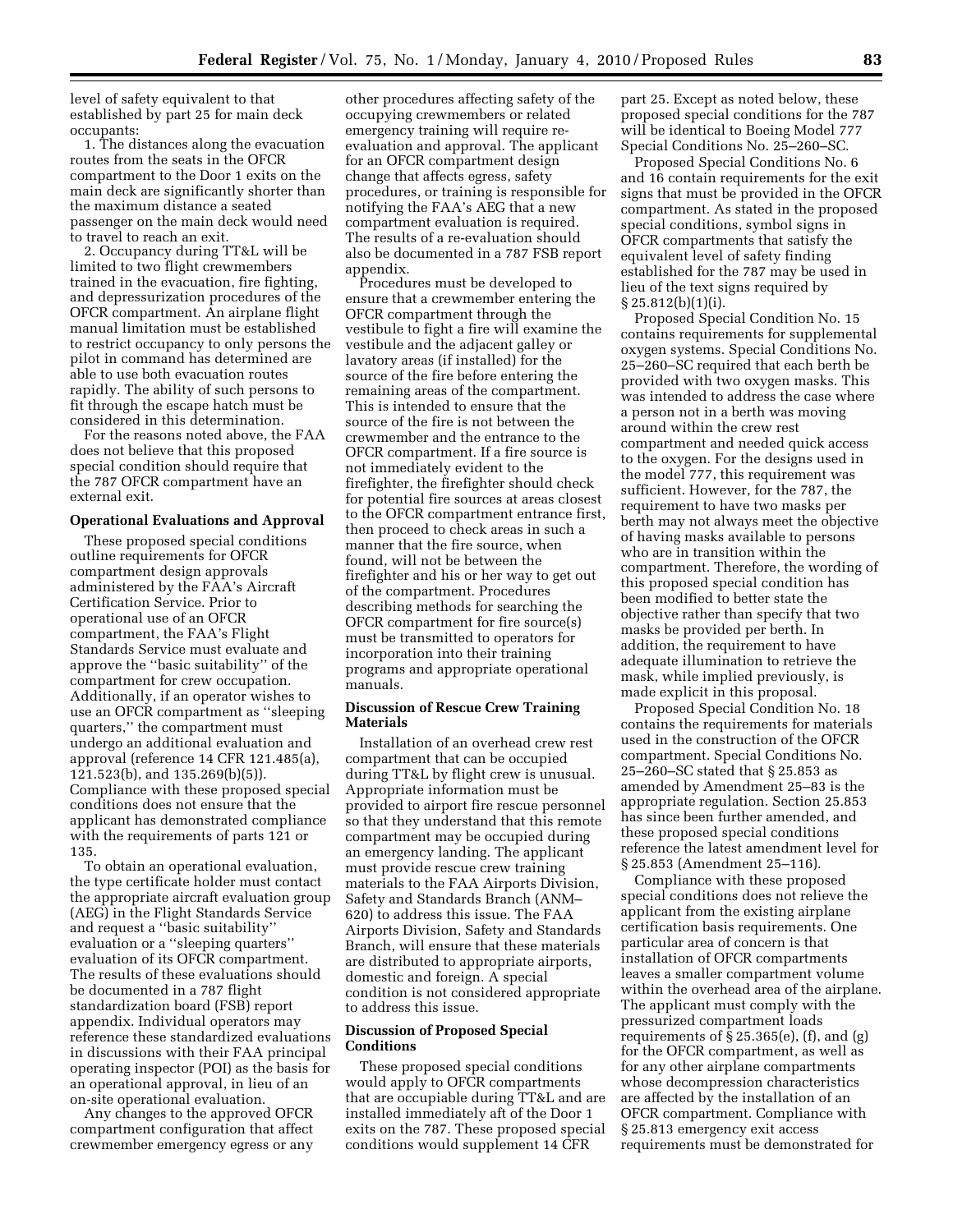all phases of flight during which occupants will be present.

The proposed configuration includes a seat installed adjacent to the OFCR compartment exit which will be occupiable during TT&L. It should be noted that the emergency landing conditions requirements of §§ 25.561(d) and 25.562(c)(8) are applicable to this configuration. Hence, deformations resulting from required static and dynamic structural tests must not impede rapid evacuation of the OFCR compartment occupants. Seat deformations must not prevent opening of the secondary escape hatch or rapid evacuation through the secondary escape route.

Section 25.785(h)(2) mandates that the flight attendant seats required by the operating rules be located in a position that provides a direct view of the cabin area for which the flight attendant is responsible. Since the OFCR compartment will be occupied only by trained crewmembers, the FAA does not consider this requirement applicable to the seating area in the compartment.

Section 25.787(a) requires each stowage compartment in the passenger cabin, except for underseat and overhead compartments for passenger convenience, to be completely enclosed. This requirement does not apply to the flight deck, because flight crewmembers must be able to quickly access items to better perform their duties. Flight crewmembers occupying the OFCR compartment will not be performing flight deck duties however. Therefore, the FAA considers that stowage compartments in the OFCR compartment, except for underseat compartments for occupant convenience, should be completely enclosed. This will provide occupants of the OFCR compartment a similar level of safety to that provided to passengers on the main deck. Proposed Special Condition No. 20 contains this requirement.

Section 25.811(c) requires that means be provided to assist occupants in locating the exits in conditions of dense smoke. Section 25.812(e) requires floor proximity emergency escape path marking to provide guidance for passengers when all sources of illumination above 4 feet from the cabin aisle floor are totally obscured. The FAA considers that the current OFCR compartment design is sufficient in regard to these regulations. The two OFCR compartment seats are only a couple of steps away from the stairway and once a trained flight crewmember is at the top of the stairway, the stairway itself will guide him/her to the main deck. Once the crewmember is on the

main deck, floor proximity lighting and exit marker signs, which are less than 4 feet above the floor, are provided.

Section 25.813(e) prohibits installation of interior doors between passenger compartments, but the FAA has historically found crew rest doors to be acceptable, because crew rests are not passenger compartments. Proposed Special Conditions No. 2 and 16 provide requirements for crew rest doors which are considered to provide an appropriate level of safety to OFCR compartment occupants.

Sections 25.1443, 25.1445, and 25.1447 contain oxygen requirements for flight crew, passengers, and cabin attendants. Flight crewmembers occupying the OFCR compartment are not on duty, and therefore are considered passengers in determining compliance with these oxygen regulations.

#### **Applicability**

As discussed above, these proposed special conditions are applicable to the 787. Should Boeing apply at a later date for a change to the type certificate to include another model incorporating the same novel or unusual design features, these proposed special conditions would apply to that model as well.

### **Conclusion**

This action affects only certain novel or unusual design features of the 787. It is not a rule of general applicability.

#### **List of Subjects in 14 CFR Part 25**

Aircraft, Aviation safety, Reporting and recordkeeping requirements.

The authority citation for these special conditions is as follows:

**Authority:** 49 U.S.C. 106(g), 40113, 44701, 44702, 44704.

### **The Proposed Special Conditions**

Accordingly, the Federal Aviation Administration (FAA) proposes the following special conditions as part of the type certification basis for the Boeing Model 787–8 airplanes with an overhead flightcrew rest (OFCR) compartment installed adjacent to or immediately aft of the first pair of exits (Door 1).

1. During flight, occupancy of the OFCR compartment is limited to the total number of bunks and seats installed in the compartment that are approved to the maximum flight loading conditions. During taxi, takeoff, and landing (TT&L), occupancy of the OFCR compartment is limited to the total number of installed seats approved for the flight and ground load conditions and emergency landing conditions. The OFCR compartment is limited to a

maximum of four crewmembers during flight and two flight crewmembers during TT&L.

(a) There must be appropriate placards, inside and outside each entrance to the OFCR compartment, to indicate:

(1) The maximum number of crewmembers allowed during flight and the maximum number of flight crewmembers allowed during TT&L.

(2) That occupancy is restricted to crewmembers who the pilot in command has determined are trained in the emergency procedures for the OFCR compartment and able to rapidly use the evacuation routes.

(3) That smoking is prohibited in the OFCR compartment.

(4) That stowage in the OFCR compartment area is limited to crew personal luggage. The stowage of cargo or passenger baggage is not allowed.

(b) There must be at least one ashtray on the inside and one ashtray on the outside of any entrance to the OFCR compartment.

(c) A limitation in the airplane flight manual must be established to restrict occupancy to crewmembers who the pilot in command has determined are trained in the emergency procedures for the OFCR compartment and are able to rapidly use the evacuation routes of the OFCR compartment.

2. The following requirements are applicable to OFCR compartment door(s):

(a) There must be a means for any door installed between the OFCR compartment and the passenger cabin to be quickly opened from inside the OFCR compartment, even when crowding from an emergency evacuation occurs at each side of the door.

(b) Doors installed across emergency egress routes must have a means to latch them in the open position. The latching means must be able to withstand the loads imposed upon it when the door is subjected to the ultimate inertia forces, relative to the surrounding structure, listed in § 25.561(b).

(c) A placard must be displayed in a conspicuous place on the outside of the entrance door of the OFCR compartment, and on any other door(s) installed across emergency egress routes of the OFCR compartment, requiring those doors to be latched open during TT&L when the OFCR compartment is occupied. This requirement does not apply to emergency escape hatches installed in the floor of the OFCR compartment. A placard must be displayed in a conspicuous place on the outside of the entrance door to the OFCR compartment that requires it to be closed and locked when it is not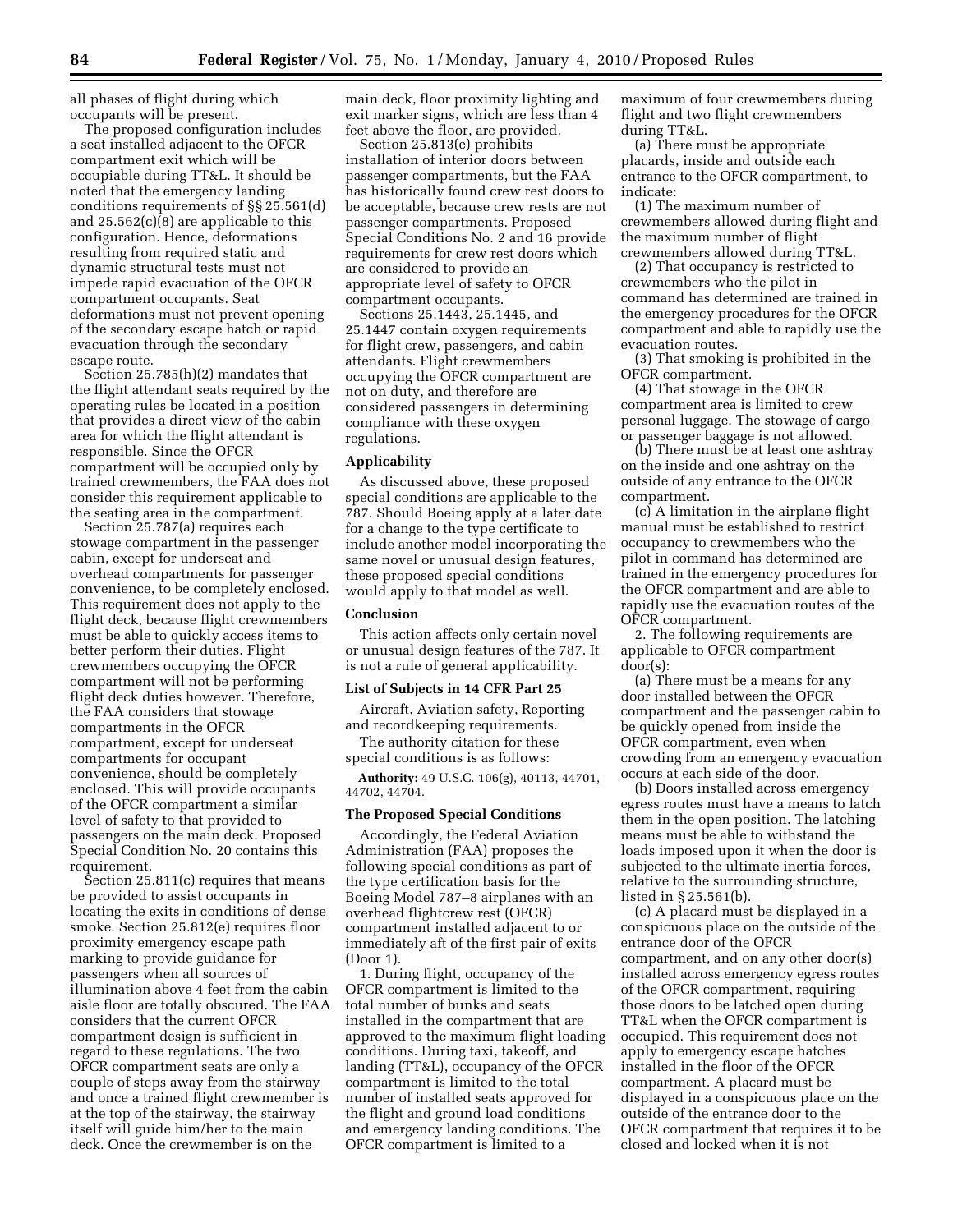occupied. Procedures for meeting these requirements must be transmitted to the operator for incorporation into its training programs and appropriate operational manuals.

(d) For all doors installed in the OFCR compartment, there must be a means to preclude anyone from being trapped inside the OFCR compartment. If a locking mechanism is installed, it must be capable of being unlocked from the outside without the aid of special tools. The lock must not prevent opening from the inside of the OFCR compartment at any time.

3. In addition to the requirements of § 25.562 for seats, which are occupiable during takeoff and landing, and restraint systems, the OFCR compartment structure must be compatible with the loads imposed by the seats as a result of the conditions specified in § 25.562(b).

4. There must be at least two emergency evacuation routes that could be used by each occupant of the OFCR compartment to rapidly evacuate to the main cabin. These evacuation routes must be able to be closed from the main passenger cabin after evacuation. In addition—

(a) The routes must be located with sufficient separation within the OFCR compartment to minimize the possibility of an event either inside or outside of the OFCR compartment rendering both routes inoperative.

Compliance with requirements of proposed Special Condition No. 4(a) may be shown by inspection or by analysis. Regardless of which method is used, the maximum acceptable distance between crew rest compartment outlets is 60 feet.

#### **Compliance by Inspection**

Inspection may be used to show compliance with proposed Special Condition No. 4(a). An inspection finding that an OFCR compartment has evacuation routes located so that each occupant of the seats and berths has an unobstructed route to at least one of the OFCR compartment outlets, regardless of the location of a fire, would be reason for a finding of compliance. A fire within a berth that only blocks the occupant of that berth from exiting the berth need not be considered. Therefore, crew rest compartment outlets that are located at absolute opposite ends (i.e., adjacent to opposite end walls) of the OFCR compartment would require no further review or analysis with regard to their separation.

### **Compliance by Analysis**

Analysis must show that the OFCR compartment configuration and interior features allow all occupants of the

OFCR compartment to escape the compartment in the event of a hazard inside or outside of the compartment. Elements to consider in this evaluation are as follows:

(1) Fire inside or outside the OFCR compartment, considered separately, and the design elements used to reduce the available fuel for the fire.

(2) Design elements used to reduce fire ignition sources in the OFCR compartment.

(3) Distribution and quantity of emergency equipment within the OFCR compartment.

(4) Structural failure or deformation of components that could block access to the available evacuation routes (for example seats, folding berths, contents of stowage compartments, etc.).

(5) An incapacitated person blocking the evacuation routes.

(6) Any other foreseeable hazard not identified above that could cause the evacuation routes to be compromised.

Analysis must consider design features affecting access to the evacuation routes. Possibilities for design components affecting evacuation that should be considered include, but are not limited to, seat deformations (reference §§ 25.561(d) and 25.562(c)(8)), seat back break-over, rigid structure that reduces access from one part of the compartment to another, and items known to be the cause of potential hazards. Factors that also should be considered are availability of emergency equipment to address fire hazards, availability of communications equipment, supplemental restraint devices to retain items of mass that, if broken loose, could hinder evacuation, and load path isolation between components containing evacuation routes.

Analysis of fire threats should be used in determining placement of required fire extinguishers and protective breathing equipment (PBE). This analysis should consider the possibility of fire in any location in the OFCR compartment. The location and quantity of PBE equipment and fire extinguishers should allow occupants located in any approved seats or berths access to the equipment necessary to fight a fire in the OFCR compartment.

The intent of this proposed special condition is to provide sufficient exit route separation. Therefore the separation analysis described above should not be used to approve OFCR compartment outlets that have less physical separation (measured between the centroid of each outlet opening) than the minimums prescribed below, unless compensating features are

identified and submitted to the FAA for evaluation and approval.

For an OFCR compartment with one outlet located near the forward or aft end of the compartment (as measured by having the centroid of the outlet opening within 20 percent of the total length of the compartment from the forward or aft end of the compartment) the outlet separation from one outlet to the other should not be less than 50 percent of the total OFCR compartment length.

For OFCR compartments with neither required crew rest compartment outlet located near the forward or aft end of the compartment (as measured by not having the centroid of either outlet opening within 20 percent of the forward or aft end of the total OFCR compartment length), the outlet separation from one outlet to the other should not be less than 30 percent of the total OFCR compartment length.

(b) The routes must be designed to minimize the possibility of blockage, which might result from fire, mechanical or structural failure, or persons standing below or against the crew rest compartment outlets. One of the two OFCR compartment outlets should not be located where normal movement or evacuation by passengers occurs (main aisle, cross aisle, or galley complex, for example) that would impede egress from the OFCR compartment. If an evacuation route is in an area where normal movement or evacuation of passengers occurs, it must be demonstrated that passengers would not impede egress to the main deck. If there is low headroom at or near the evacuation route, provisions must be made to prevent or to protect occupants of the OFCR compartment from head injury. Use of evacuation routes must not be dependent on any powered device. If an OFCR compartment outlet is over an area where there are passenger seats, a maximum of five passengers may be displaced from their seats temporarily during the process of evacuating an incapacitated person(s). If such an evacuation procedure involves the evacuee stepping on seats, the seats must not be damaged to the extent that they would not be acceptable for occupancy during an emergency landing.

(c) Emergency evacuation procedures, including procedures for emergency evacuation of an incapacitated occupant from the OFCR compartment, must be established. The applicant must transmit all of these procedures to the operator for incorporation into its training programs and appropriate operational manuals.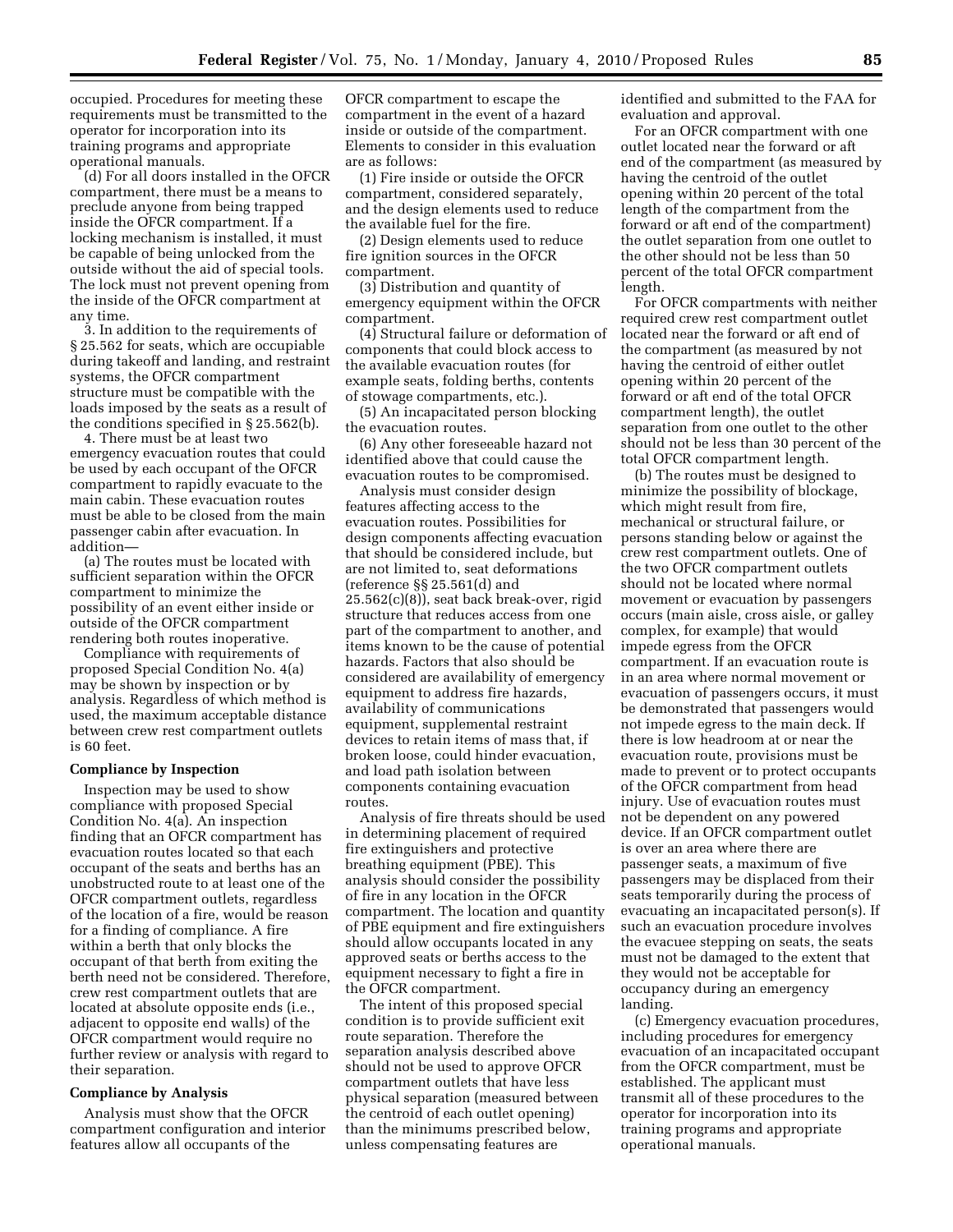(d) There must be a limitation in the airplane flight manual or other suitable means to require that crewmembers be trained in the use of the OFCR compartment evacuation routes. This training must instruct them to ensure that the OFCR compartment (including seats, doors, etc.) is in its proper TT&L configuration during TT&L.

(e) For times when there is no flight attendant present in the area around the door to the OFCR compartment, and also during an emergency, including an emergency evacuation, there must be a means to prevent passengers on the main deck from entering the OFCR compartment.

(f) Doors or hatches separating the OFCR compartment from the main deck must not adversely affect evacuation of occupants on the main deck (slowing evacuation by encroaching into aisles, for example) or cause injury to those occupants during opening or while opened.

(g) The means of opening doors and hatches to the OFCR compartment must be simple and obvious. In addition, the OFCR compartment doors and hatches must be able to be closed from the main passenger cabin.

5. There must be a means of evacuating an incapacitated person (representative of a ninety-fifth percentile male) from the OFCR compartment to the passenger cabin floor.

Such an evacuation must be demonstrated for all evacuation routes. A crewmember (a total of one assistant within the OFCR compartment) may provide assistance in the evacuation. Additional assistance may be provided by up to three persons in the main passenger compartment. These additional assistants must be standing on the floor while providing assistance. For evacuation routes with stairways, the additional assistants may ascend up to one half the elevation change from the main deck to the OFCR compartment, or to the first landing, whichever is lower.

6. The following signs and placards must be provided in the OFCR compartment and they must meet the following criteria:

(a) At least one exit sign, located near each OFCR compartment outlet, meeting the emergency lighting requirements of § 25.812(b)(1)(i). One allowable exception would be a sign with reduced background area of no less than 5.3 square inches (excluding the letters), provided that it is installed so that the material surrounding the exit sign is light in color (white, cream, light beige, for example). If the material surrounding the exit sign is not light in

color, a sign with a minimum of a oneinch-wide background border around the letters would be acceptable. Another allowable exception is a sign with a symbol that the FAA has determined to be equivalent for use as an exit sign in an OFCR compartment.

(b) An appropriate placard located conspicuously on or near each OFCR compartment door or hatch that defines the location and the operating instructions for access to and operation of the outlet door or hatch.

(c) Placards must be readable from a distance of 30 inches under emergency lighting conditions.

(d) The door or hatch handles and operating instruction placards required by Special Condition No. 6(b) of these special conditions must be illuminated to at least 160 microlamberts under emergency lighting conditions.

7. There must be a means in the event of failure of the aircraft's main power system, or of the normal OFCR compartment lighting system, for emergency illumination to be automatically provided for the OFCR compartment.

(a) This emergency illumination must be independent of the main lighting system.

(b) The sources of general cabin illumination may be common to both the emergency and the main lighting systems if the power supply to the emergency lighting system is independent of the power supply to the main lighting system.

(c) The illumination level must be sufficient to allow occupants of the OFCR compartment to locate and move to the main passenger cabin floor by means of each evacuation route.

(d) The illumination level must be sufficient, with the privacy curtains in the closed position, for each occupant of the OFCR compartment to locate a deployed oxygen mask.

8. There must be means for two-way voice communications between crewmembers on the flight deck and occupants of the OFCR compartment. There must also be two-way communications between occupants of the OFCR compartment and each flight attendant station in the passenger cabin that is required per § 25.1423(g) to have a public address system microphone. In addition, the public address system must include provisions to provide only the relevant information to the crewmembers in the OFCR compartment (for example fire in flight, aircraft depressurization, preparation of the compartment for landing, etc.). That is, provisions must be made so that occupants of the OFCR compartment will not be disturbed with normal, nonemergency announcements made to the passenger cabin.

9. There must be a means for manual activation of an aural emergency alarm system, audible during normal and emergency conditions, to enable crewmembers on the flight deck and at each pair of required floor level emergency exits to alert occupants of the OFCR compartment of an emergency situation. Use of a public address or crew interphone system will be acceptable, provided an adequate means of differentiating between normal and emergency communications is incorporated. The system must be powered in flight, after the shutdown or failure of all engines and auxiliary power units, for a period of at least ten minutes.

10. There must be a means, readily detectable by seated or standing occupants of the OFCR compartment, to indicate when seat belts should be fastened. Seat belt type restraints must be provided for berths and must be compatible with the sleeping position during cruise conditions. There must be a placard on each berth requiring that these restraints be fastened when occupied. If compliance with any of the other requirements of these proposed special conditions is predicated on specific head location, there must be a placard identifying that head position.

11. PBE devices must be provided in accordance with § 25.1439, except that in lieu of a device for each crewmember, the following PBE devices, approved to Technical Standard Order (TSO)–C116 or equivalent, must be provided: Two PBE devices suitable for firefighting, or one PBE for each hand-held fire extinguisher, whichever is greater. The following equipment must also be provided in the OFCR compartment:

(a) At least one approved hand-held fire extinguisher appropriate for the kinds of fires likely to occur.

(b) One flashlight.

**Note:** Additional PBE devices and fire extinguishers in specific locations, beyond the minimum numbers prescribed in proposed Special Condition No. 11, may be required as a result of the egress analysis accomplished to satisfy proposed Special Condition No. 4(a).

12. A smoke or fire detection system (or systems) must be provided that monitors each occupiable area within the OFCR compartment, including those areas partitioned by curtains or doors. Flight tests must be conducted to show compliance with this requirement. If a fire occurs, each system (or systems) must provide:

(a) A visual indication to the flight deck within one minute after the start of a fire.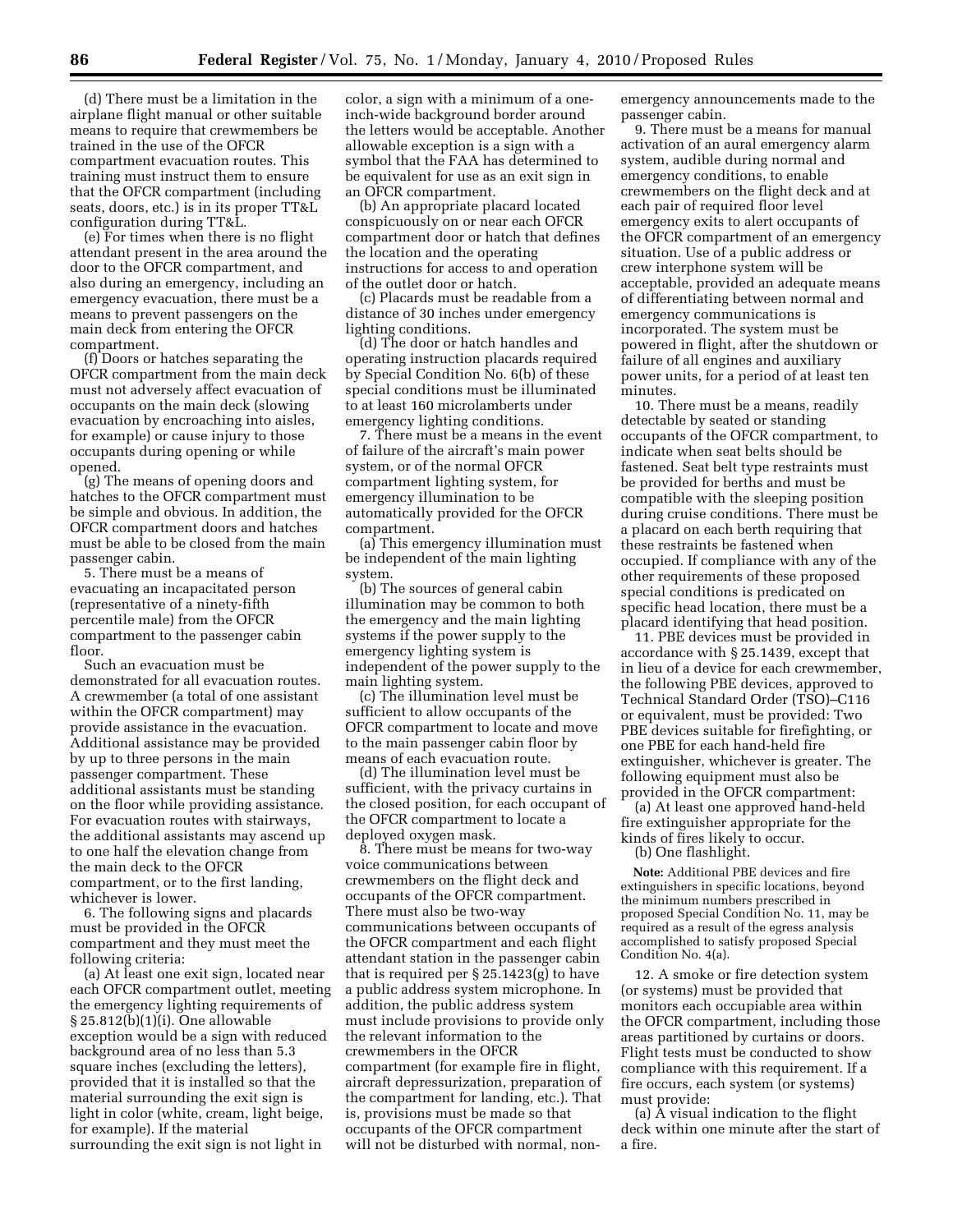(b) An aural warning in the OFCR compartment.

(c) A warning in the main passenger cabin. This warning must be readily detectable by a flight attendant, taking into consideration the positioning of flight attendants throughout the main passenger compartment during various phases of flight.

13. Means to fight a fire must be provided. The means can either be a built-in extinguishing system or manual hand-held bottle extinguishing system.

(a) For a built-in extinguishing system:

(1) The system must have adequate capacity to suppress a fire considering the fire threat, volume of the compartment, and the ventilation rate. The system must have sufficient extinguishing agent to provide an initial knockdown and suppression environment per the minimum performance standards that have been established for the agent being used. In addition, certification flight testing will verify the acceptable duration that the suppression environment can be maintained.

(2) If the capacity of the extinguishing system does not provide effective fire suppression that will last for the duration of flight from the farthest point in route to the nearest suitable landing site expected in service, an additional manual firefighting procedure must be established. For the built-in extinguishing system, the time duration for effective fire suppression must be established and documented in the firefighting procedures in the airplane flight manual. If the duration of time for demonstrated effective fire suppression provided by the built-in extinguishing agent will be exceeded, the firefighting procedures must instruct the crew to:

(i) Enter the OFCR compartment at the time that demonstrated fire suppression effectiveness will be exceeded.

(ii) Check for and extinguish any residual fire.

(iii) Confirm that the fire is out.

(b) For a manual hand-held bottle extinguishing system (designed as the sole means to fight a fire or to supplement a built-in extinguishing system of limited suppression duration) for the OFCR:

(1) There must be a limitation in the airplane flight manual or other suitable means requiring that crewmembers be trained in the firefighting procedures.

(2) The compartment design must allow crewmembers equipped for firefighting to have unrestricted access to all parts of the compartment.

(3) The time for a crewmember on the main deck to react to the fire alarm, don the firefighting equipment, and gain

access to the OFCR compartment must not exceed the time it would take for the compartment to become filled with smoke, thus making it difficult to locate the fire source.

(4) Approved procedures describing methods for searching the OFCR compartment for fire source(s) must be established. These procedures must be transmitted to the operator for incorporation into its training programs and appropriate operational manuals.

14. There must be a means provided to exclude hazardous quantities of smoke or extinguishing agent originating in the OFCR compartment from entering any other occupiable compartment.

(a) Small quantities of smoke may penetrate from the OFCR compartment into other occupied areas during the one-minute smoke detection time.

(b) There must be a provision in the firefighting procedures to ensure that all doors and hatches at the OFCR compartment outlets are closed after evacuation of the compartment and during firefighting to minimize smoke and extinguishing agent entering other occupiable compartments.

(c) Smoke entering any occupiable compartment when access to the OFCR compartment is open for evacuation must dissipate within five minutes after the access to the OFCR compartment is closed.

(d) Hazardous quantities of smoke may not enter any occupied compartment during access to manually fight a fire in the OFCR compartment. The amount of smoke entrained by a firefighter exiting the OFCR compartment is not considered hazardous.

(e) Flight tests must be conducted to show compliance with this requirement.

15. There must be a supplemental oxygen system within the OFCR compartment as follows:

(a) There must be at least one mask for each seat and berth in the OFCR compartment.

(b) If a destination area (such as a changing area) is provided in the OFCR compartment, there must be an oxygen mask readily available for each occupant who can reasonably be expected to be in the destination area (with the maximum number of required masks within the destination area being limited to the placarded maximum occupancy of the OFCR compartment).

(c) There must also be an oxygen mask readily accessible to each occupant who can reasonably be expected to be moving from the main cabin into the OFCR compartment, moving around within the OFCR

compartment, or moving from the OFCR compartment to the main cabin.

(d) The system must provide an aural and visual alert to warn occupants of the OFCR compartment to don oxygen masks in the event of decompression. The aural and visual alerts must activate concurrently with deployment of the oxygen masks in the passenger cabin. To compensate for sleeping occupants, the aural alert must be heard in each section of the OFCR compartment and must sound continuously for a minimum of five minutes or until a reset switch within the OFCR compartment is activated. A visual alert that informs occupants that they must don an oxygen mask must be visible in each section.

(e) There must also be a means by which oxygen masks can be manually deployed from the flight deck.

(f) Approved procedures must be established for OFCR occupants in the event of decompression. These procedures must be transmitted to the operator for incorporation into its training programs and appropriate operational manuals.

(g) The supplemental oxygen system for the OFCR compartment must meet the same 14 CFR part 25 regulations as the supplemental oxygen system for the passenger cabin occupants except for the 10 percent additional masks requirement of 14 CFR 25.1447(c)(1).

(h) The illumination level of the normal OFCR compartment lighting system must automatically be sufficient for each occupant of the compartment to locate a deployed oxygen mask.

16. The following additional requirements apply to OFCR compartments that are divided into several sections by the installation of curtains or partitions:

(a) A placard is required adjacent to each curtain that visually divides or separates, for privacy purposes, the OFCR compartment into small sections. The placard must require that the curtain(s) remains open when the private section it creates is unoccupied. The vestibule section adjacent to the stairway is not considered a private area and, therefore, does not require a placard.

(b) For each section of the OFCR compartment created by the installation of a curtain, the following requirements of these proposed special conditions must be met with the curtain open or closed:

(1) No smoking placard requirement (Proposed Special Condition No. 1).

(2) Emergency illumination requirement (Proposed Special Condition No. 7).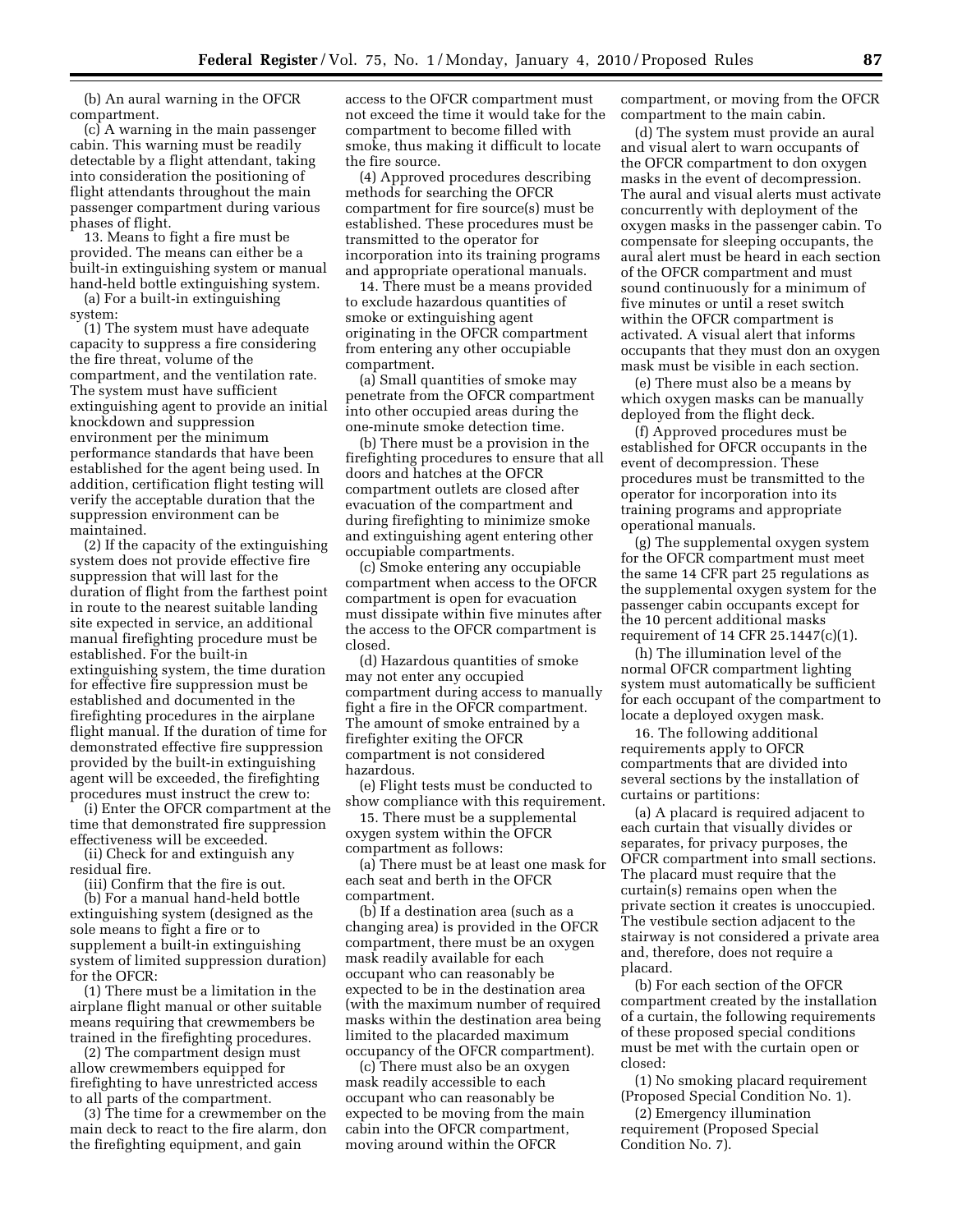(3) Emergency alarm system requirement (Proposed Special Condition No. 9).

(4) Seat belt fasten signal or return to seat signal as applicable requirement (Proposed Special Condition No. 10).

(5) Smoke or fire detection system requirement (Proposed Special Condition No. 12).

(6) Oxygen system requirement (Proposed Special Condition No. 15).

(c) OFCR compartments that are visually divided to the extent that evacuation could be affected must have exit signs directing occupants to the primary stairway outlet. The exit signs must be provided in each separate section of the OFCR compartment, except for curtained bunks, and must meet requirements of  $\S 25.812(b)(1)(i)$ . An exit sign with reduced background area or a symbolic exit sign as described in Proposed Special Condition No. 6(a) may be used to meet this requirement.

(d) For sections within an OFCR compartment created by the installation of a rigid partition with a door separating the sections, the following requirements of these proposed special conditions must be met with the door open or closed:

(1) There must be a secondary evacuation route from each section to the main deck, or alternatively, the applicant must show that any door between the sections has been designed to preclude anyone from being trapped inside a section of the compartment. Removal of an incapacitated occupant from within this area must be considered. A secondary evacuation route from a small room designed for only one occupant for a short time

duration, such as a changing area or lavatory, is not required, but removal of an incapacitated occupant from within such a small room must be considered.

(2) Any door between the sections must be shown to be openable when crowded against, even when crowding occurs at each side of the door.

(3) There may be no more than one door between any seat or berth and the primary stairway door.

(4) In each section, there must be exit signs meeting requirements of § 25.812(b)(1)(i), or shown to have an equivalent level of safety, that direct occupants to the primary stairway outlet. An exit sign with reduced background area or a symbolic exit sign as described in Proposed Special Condition No. 6(a) may be used to meet this requirement.

(5) Proposed Special Conditions No. 1 (no smoking placards), No. 7 (emergency illumination), No. 9 (emergency alarm system), No. 10 (fasten seat belt signal or return to seat signal as applicable), No. 12 (smoke or fire detection system), and No. 15 (oxygen system) must be met with the door open or closed.

(6) Proposed Special Conditions No. 8 (two-way voice communication) and No. 11 (emergency firefighting and protective equipment) must be met independently for each separate section except for lavatories or other small areas that are not intended to be occupied for extended periods of time.

17. If a waste disposal receptacle is fitted in the OFCR compartment, it must be equipped with an automatic fire extinguisher that meets the performance requirements of § 25.854(b).

18. Materials (including finishes or decorative surfaces applied to the materials) must comply with the requirements of § 25.853 as amended by Amendment 25–116. Seat cushions and mattresses must comply with the flammability requirements of § 25.853(c) as amended by Amendment 25–116 and the test requirements of part 25, appendix F, part II, or other equivalent methods.

19. The addition of a lavatory within the OFCR compartment would require the lavatory to meet the same requirements as those for a lavatory installed on the main deck except with regard to Proposed Special Condition No. 12 for smoke detection.

20. Each stowage compartment in the OFCR compartment, except for underseat compartments for occupant convenience, must be completely enclosed. All enclosed stowage compartments within the OFCR compartment that are not limited to stowage of emergency equipment or airplane-supplied equipment must meet the design criteria given in the table below. Enclosed stowage compartments greater than 200 ft.3 in interior volume are not addressed by this proposed special condition. The in-flight accessibility of very large enclosed stowage compartments and the subsequent impact on the crewmembers' ability to effectively reach any part of the compartment with the contents of a hand fire extinguisher will require additional fire protection considerations similar to those required for inaccessible compartments such as Class C cargo compartments.

DESIGN CRITERIA FOR ENCLOSED STOWAGE COMPARTMENTS NOT LIMITED TO STOWAGE OF EMERGENCY OR AIRPLANE-SUPPLIED EQUIPMENT

| Fire protection features                                                    | Applicability of fire protection requirements by interior volume |                                             |                                 |  |
|-----------------------------------------------------------------------------|------------------------------------------------------------------|---------------------------------------------|---------------------------------|--|
|                                                                             | Less than 25 cubic feet                                          | 25 Cubic feet to less than<br>57 cubic feet | 57 Cubic feet to 200 cubic feet |  |
| tion1                                                                       |                                                                  |                                             | Yes.                            |  |
| Smoke or Fire Detectors <sup>2</sup><br>Fire Location Detector <sup>4</sup> | l No<br>$\overline{\mathsf{No}}$                                 | $'$ Yes.                                    | Yes.<br>Yes.<br>Yes.            |  |

1 Compliant Materials of Construction

The material used to construct each enclosed stowage compartment must at least be fire resistant and must meet the flammability standards established for interior components (i.e., 14 CFR part 25 Appendix F, Parts I, IV, and V) per the requirements of §25.853. For compartments<br>less than 25 ft.<sup>3</sup> in interior volume, the design must ensure the ability to cont

Enclosed stowage compartments equal to or exceeding 25 ft.<sup>3</sup> in interior volume must be provided with a smoke or fire detection system to ensure that a fire can be detected within a one-minute detection time. Flight tests must be conducted to show compliance with this requirement. Each system (or systems) must provide:

(a) A visual indication in the flight deck within one minute after the start of a fire.

(b) An aural warning in the OFCR compartment.

(c) A warning in the main passenger cabin. This warning must be readily detectable by a flight attendant, taking into consideration the positioning of flight attendants throughout the main passenger compartment during various phases of flight.<br><sup>3</sup> Liner